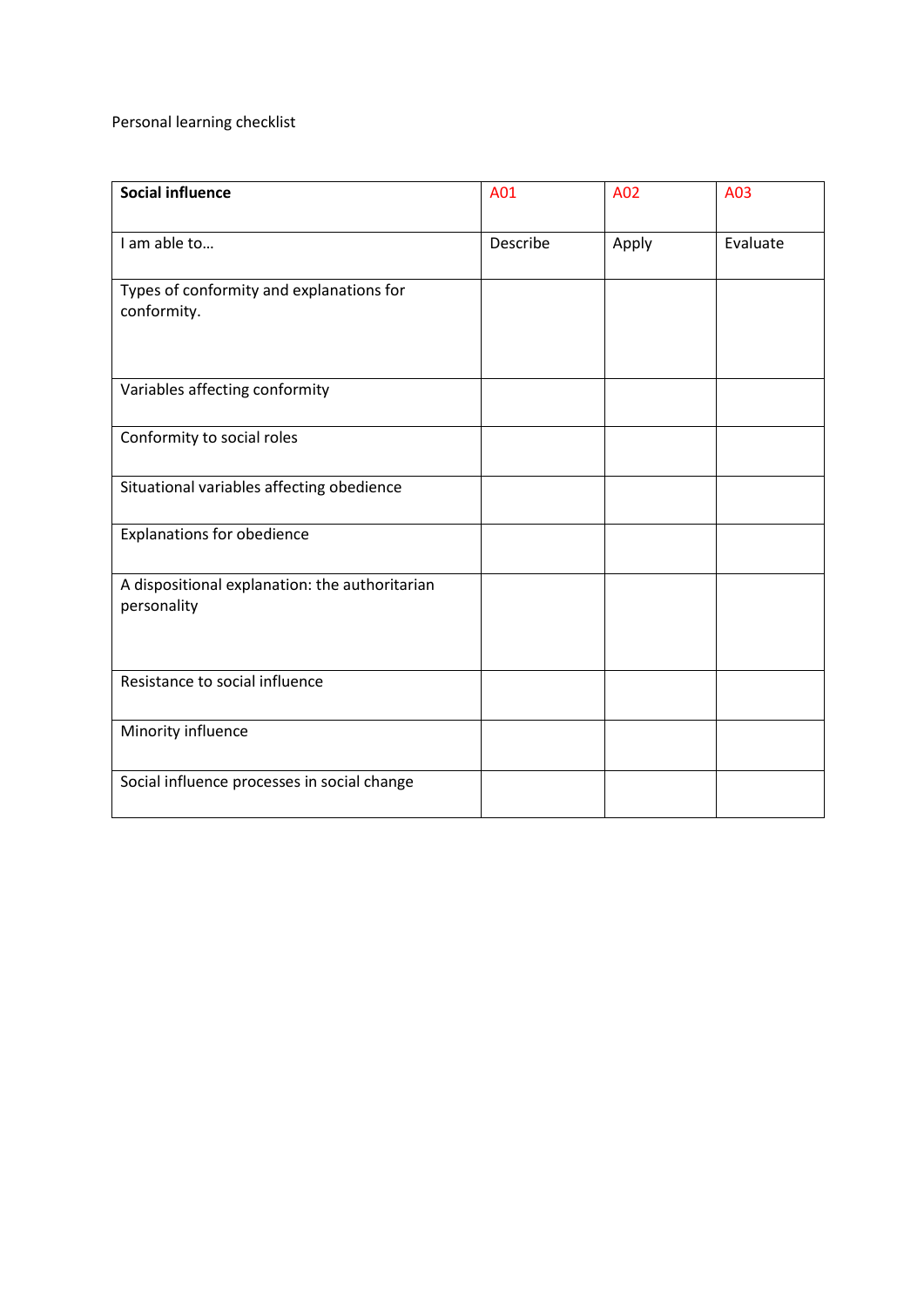Personal learning checklist

| <b>Memory</b>                                                       | A01      | A02   | A03      |
|---------------------------------------------------------------------|----------|-------|----------|
| I am able to                                                        | Describe | Apply | Evaluate |
| Multi-store model                                                   |          |       |          |
| Features of STM (coding, capacity, duration)                        |          |       |          |
| Types of LTM- Episodic                                              |          |       |          |
| Types of LTM- Semantic                                              |          |       |          |
| Types of LTM -Procedural                                            |          |       |          |
| Working memory model (including coding and<br>capacity)             |          |       |          |
| Explanations for forgetting-proactive<br>interference               |          |       |          |
| Explanations for forgetting-Retroactive<br>interference             |          |       |          |
| Explanations for forgetting -Retrieval failure                      |          |       |          |
| Accuracy of EWT - misleading information:<br>leading questions      |          |       |          |
| Accuracy of EWT - misleading information: post-<br>event discussion |          |       |          |
| Accuracy of EWT - Anxiety                                           |          |       |          |
| The cognitive interview                                             |          |       |          |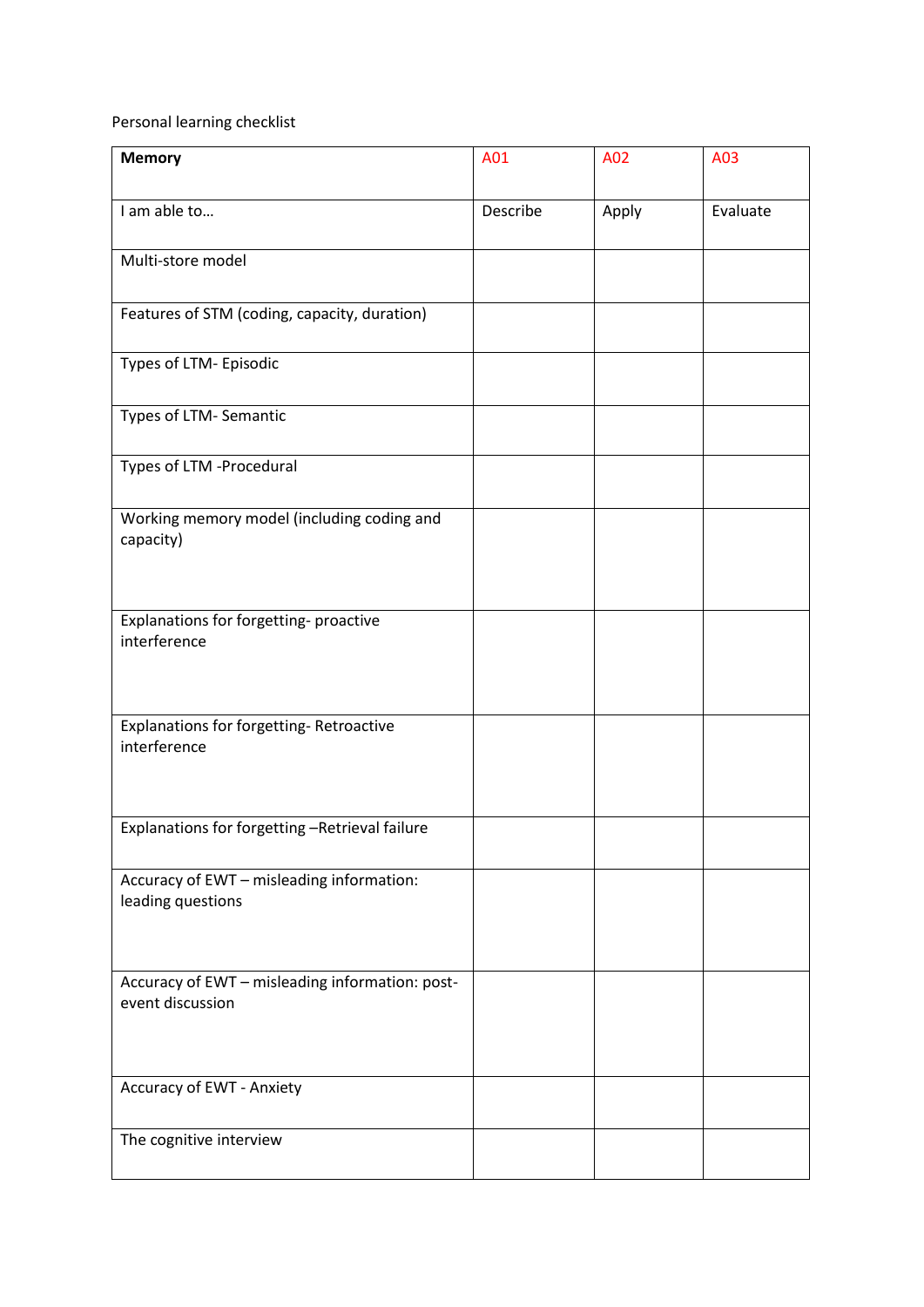Personal learning checklist

| <b>Attachment</b>                               | A <sub>01</sub> | A02   | A03      |
|-------------------------------------------------|-----------------|-------|----------|
| I am able to                                    | Describe        | Apply | Evaluate |
| Caregiver- infant interactions: reciprocity and |                 |       |          |
| interactional synchrony                         |                 |       |          |
| Stages of attachment identified by Schaffer     |                 |       |          |
| Multiple attachments and the role of the father |                 |       |          |
| Animal studies of attachment: Lorenz            |                 |       |          |
| Animal studies of attachment: Harlow            |                 |       |          |
| Explanations of attachment: Learning theory     |                 |       |          |
| Explanations of attachment: Bowlby's            |                 |       |          |
| monotropic theory                               |                 |       |          |
| Concepts of a critical period and an internal   |                 |       |          |
| working memory                                  |                 |       |          |
| Ainsworth's Strange Situation                   |                 |       |          |
| Types of attachment: secure, insecure-avoidant, |                 |       |          |
| insecure-resistant                              |                 |       |          |
| Cultural variations in attachment including van |                 |       |          |
| ljzendoorn                                      |                 |       |          |
| Bowlby's theory of maternal deprivation         |                 |       |          |
| Romanian orphan studies: the effects of         |                 |       |          |
| insitutionalisation                             |                 |       |          |

| Psychopathology                                    | A01      | A02   | A03      |
|----------------------------------------------------|----------|-------|----------|
| I am able to                                       | Describe | Apply | Evaluate |
| Deviation from social norms and statistical        |          |       |          |
| infrequency                                        |          |       |          |
| Deviation from ideal mental health                 |          |       |          |
| Clinical characteristics of phobia, depression and |          |       |          |
| <b>OCD</b>                                         |          |       |          |
| The behavioural two-process model of phobia,       |          |       |          |
| including classical and operant conditioning       |          |       |          |
| Systematic desensitisation of phobia, including    |          |       |          |
| relaxation and the use of hierarchy as a           |          |       |          |
| behavioural treatment for phobia                   |          |       |          |
| Flooding as a behavioural treatment for phobia     |          |       |          |
| Cognitive explanation of depressions : Beck's      |          |       |          |
| (1967) negative triad                              |          |       |          |
| Cognitive explanation of depression: Beck's        |          |       |          |
| (1967) negative triad                              |          |       |          |
| Cognitive explanation of depression: Ellis' (1962) |          |       |          |
| ABC model                                          |          |       |          |
| Cognitive treatment for depression: cognitive      |          |       |          |
| behaviour therapy (CBT)                            |          |       |          |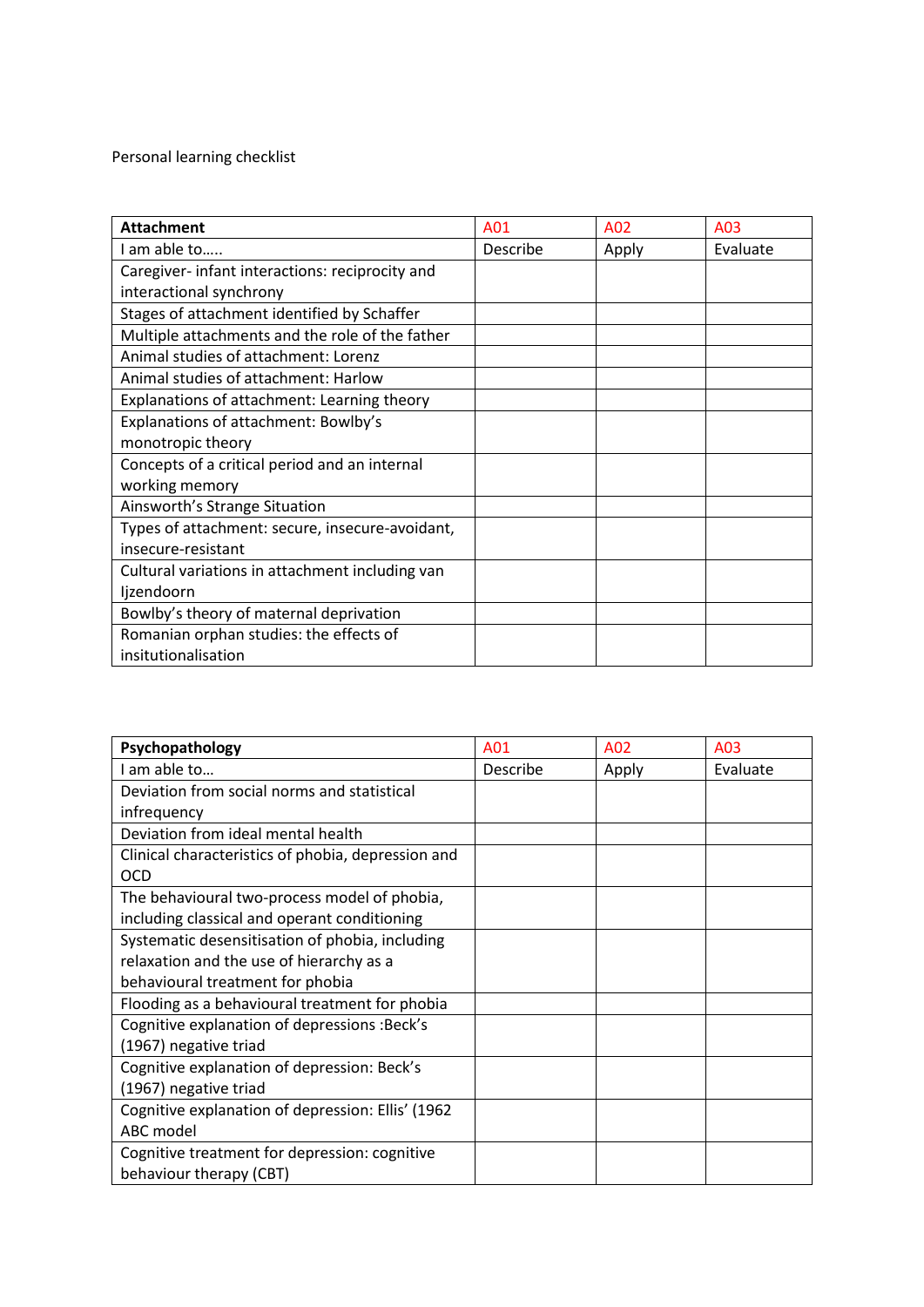| Cognitive treatment for depression: challenging |  |  |
|-------------------------------------------------|--|--|
| irrational thoughts                             |  |  |
| Biological explanations of OCD: genetic         |  |  |
| Biological explanations of OCD: neurological    |  |  |
| Biological treatment of OCD: drug therapy       |  |  |

| Approaches                                       | A01      | A02   | A03      |
|--------------------------------------------------|----------|-------|----------|
| I am able to                                     | Describe | Apply | Evaluate |
| Origins of psychology: Wundt, introspection and  |          |       |          |
| the emergence of psychology                      |          |       |          |
| Learning approaches: the behaviourist approach,  |          |       |          |
| including classical conditioning and Pavlov's    |          |       |          |
| research, operant conditioning, types of         |          |       |          |
| reinforcement and Skinner's research             |          |       |          |
| Learning approaches: social learning theory      |          |       |          |
| including imitation, identification, modelling,  |          |       |          |
| vicarious reinforcement, the role of mediational |          |       |          |
| processes and Bandura's research                 |          |       |          |
| The biological approach: the influence of genes, |          |       |          |
| biological structures and neurochemistry on      |          |       |          |
| behaviour. Genotype and phenotype, genetic basis |          |       |          |
| of behaviour, evolution and behaviour            |          |       |          |
| The cognitive approach: the study of internal    |          |       |          |
| mental processes, the role of schema, the use of |          |       |          |
| theoretical and computer models to explain and   |          |       |          |
| make inferences about mental processes. The      |          |       |          |
| emergence of cognitive neuroscience.             |          |       |          |

| Biopsychology                                       | A01             | A02   | A03      |
|-----------------------------------------------------|-----------------|-------|----------|
| I am able to                                        | <b>Describe</b> | Apply | Evaluate |
| The divisions of the nervous system: central and    |                 |       |          |
| peripheral (somatic and autonomic)                  |                 |       |          |
| The structure and function of sensory, relay and    |                 |       |          |
| motor neurons                                       |                 |       |          |
| The process of synaptic transmission including      |                 |       |          |
| reference to neurotransmitters, excitation and      |                 |       |          |
| inhibition                                          |                 |       |          |
| The function of the endocrine system: glands and    |                 |       |          |
| hormones                                            |                 |       |          |
| The fight and flight response including the role of |                 |       |          |
| adrenal                                             |                 |       |          |
|                                                     |                 |       |          |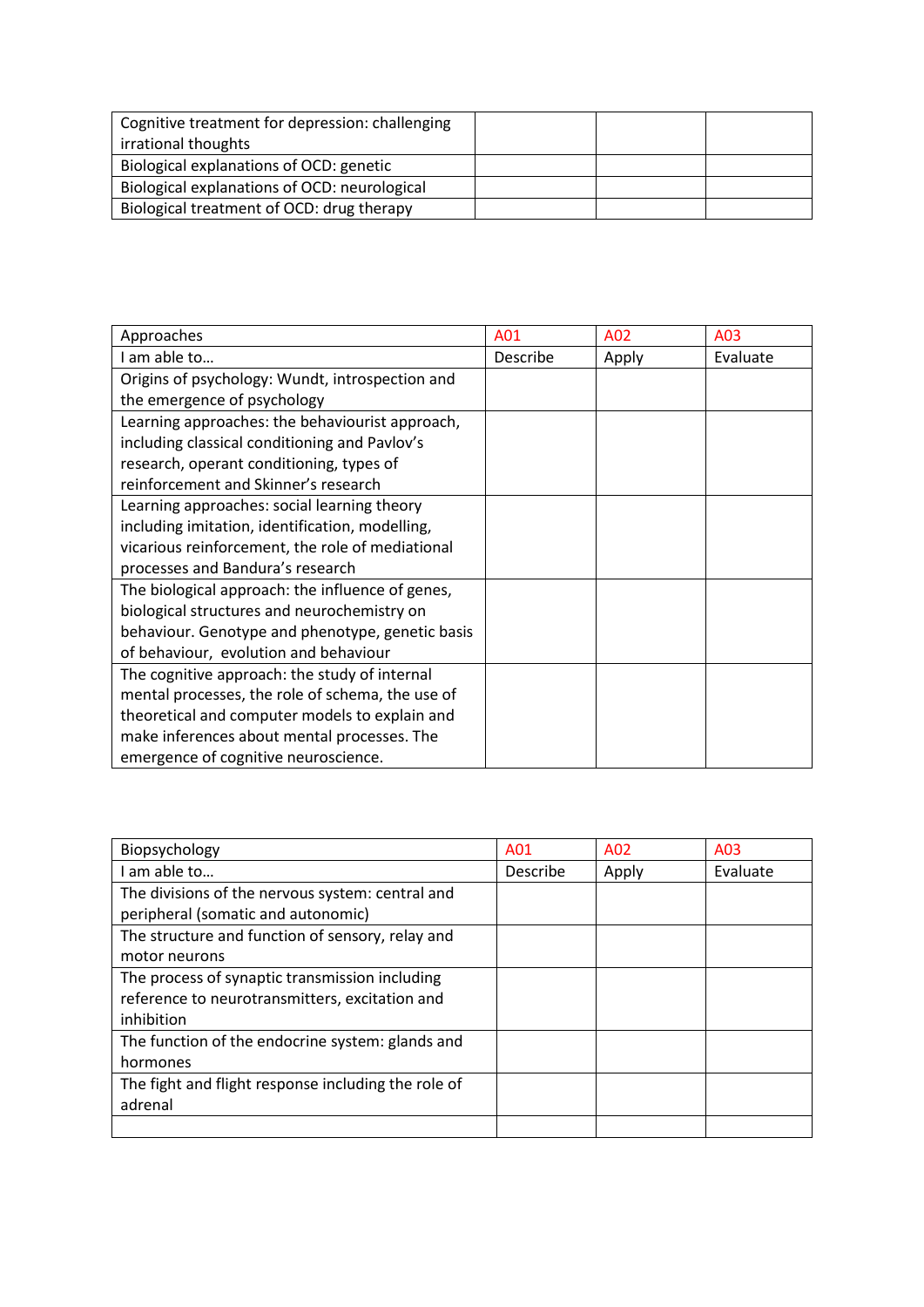| <b>Research Methods</b>                           | A01      | A02   | A03      |
|---------------------------------------------------|----------|-------|----------|
| I am able to                                      | Describe | Apply | Evaluate |
| <b>Methods</b>                                    |          |       |          |
| Experimental method: laboratory and field         |          |       |          |
| experiments; natural and quasi experiments        |          |       |          |
| Observational techniques: naturalistic and        |          |       |          |
| controlled observation; covert and overt          |          |       |          |
| observation; participant and non-participant      |          |       |          |
| observation                                       |          |       |          |
| Self-report technique: questionnaires;            |          |       |          |
| interviews, structured and unstructured co-       |          |       |          |
| variables                                         |          |       |          |
| The difference between correlations and           |          |       |          |
| experiments                                       |          |       |          |
| <b>Scientific processes</b>                       |          |       |          |
| Aims: stating aims, the difference between aims   |          |       |          |
| and hypotheses                                    |          |       |          |
| Hypotheses: directional and non-directional       |          |       |          |
| Sampling: the difference between population       |          |       |          |
| and sample; random, systematic stratified,        |          |       |          |
| opportunity and volunteer sampling; bias and      |          |       |          |
| generalisation                                    |          |       |          |
| Pilot studies and the aims of piloting            |          |       |          |
| Experimental designs: repeated measures,          |          |       |          |
| independent groups, matched pairs                 |          |       |          |
| Observational design: behavioural categories;     |          |       |          |
| event sampling; time sampling                     |          |       |          |
| Questionnaire construction, open and closed       |          |       |          |
| questions; design of interviews                   |          |       |          |
| Variables: manipulation and control of            |          |       |          |
| variables, including independent, dependent,      |          |       |          |
| extraneous, confounding; operationalisation of    |          |       |          |
| variables                                         |          |       |          |
| Control: random allocation and                    |          |       |          |
| counterbalancing, randomisation and               |          |       |          |
| standardisation                                   |          |       |          |
| Demand characteristics and investigator effects   |          |       |          |
| Ethics, including the role of the British         |          |       |          |
| Psychological society's code of ethics; ethical   |          |       |          |
| issues in the design and conduct of               |          |       |          |
| psychological studies; dealing with ethical       |          |       |          |
| issues in research                                |          |       |          |
| The role of peer review in the scientific process |          |       |          |
| The implications of psychological research for    |          |       |          |
| the economy                                       |          |       |          |
| Data handling and analysis                        |          |       |          |
| Quantitative and qualitative data; the            |          |       |          |
| distinction between qualitative and quantitative  |          |       |          |
| data collection techniques                        |          |       |          |
| Primary and secondary data, including meta-       |          |       |          |
| analysis                                          |          |       |          |